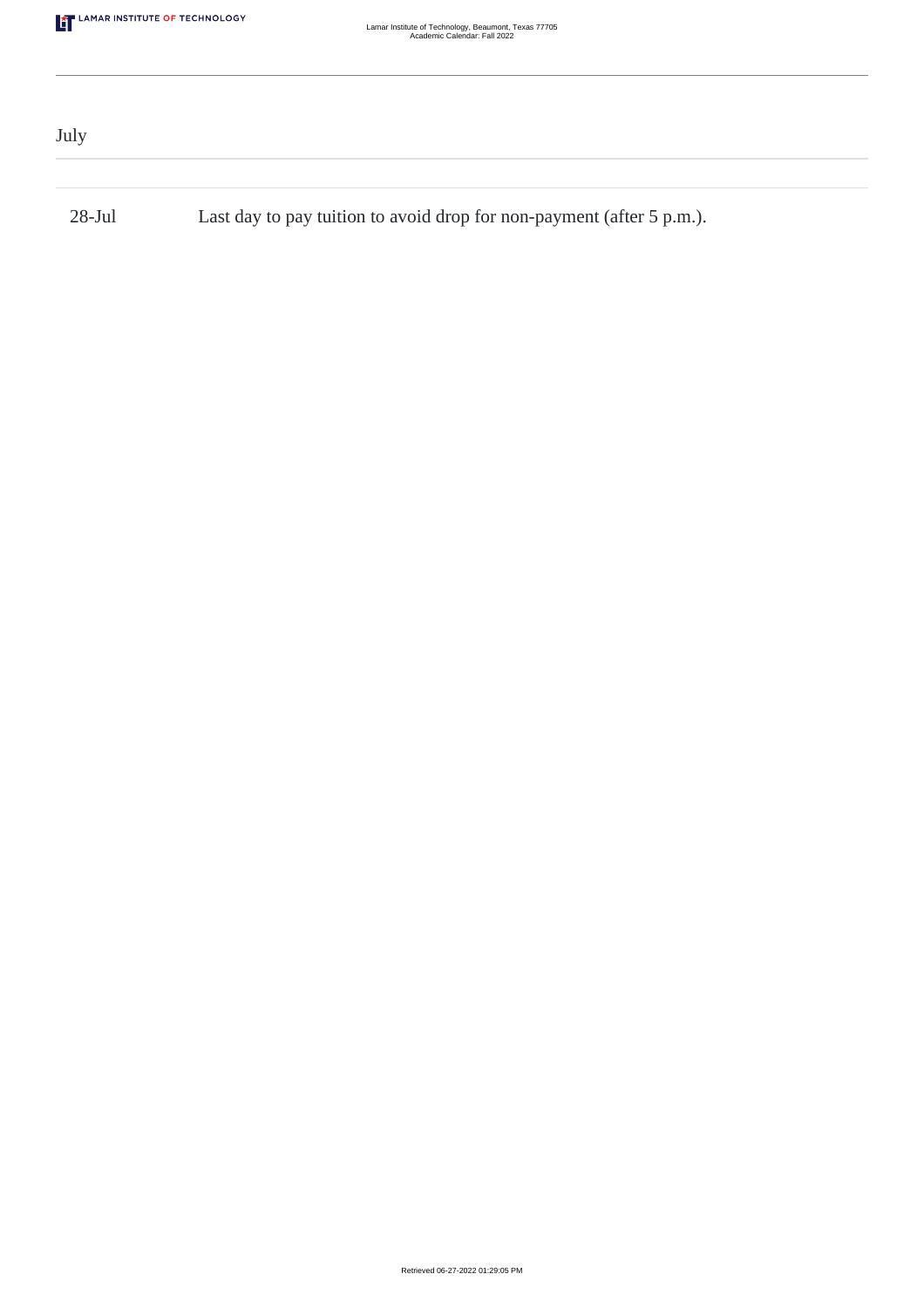# August

| $1-Aug$   | Program Directors return to campus.                                                                        |
|-----------|------------------------------------------------------------------------------------------------------------|
| $15$ -Aug | Convocation $i_{\zeta}$ <sup>1</sup> / <sub>2</sub> Faculty and Staff attendance required (campus closed). |
| $16$ -Aug | Full-time faculty members available for advising.                                                          |
| $18-Aug$  | Last day to pay tuition to avoid drop for non-payment of 50% (after 5 p.m.).                               |
| $19$ -Aug | Regular Fall and 1st Fall 8-Week: On-line and On-campus Registration ends.                                 |
| $22$ -Aug | Regular Fall and 1st Fall 8-Week: First day of classes.                                                    |
| $26$ -Aug | Regular Fall: Last day to register late/add classes.                                                       |
| $29$ -Aug | 1st Fall 8-Week: Last day for students to drop classes and receive a refund. 6th Class<br>Day (Census Day) |
| $29$ -Aug | 1st Fall 8-Week: Last day to pay tuition to avoid drop for non-payment (after 5 p.m.)                      |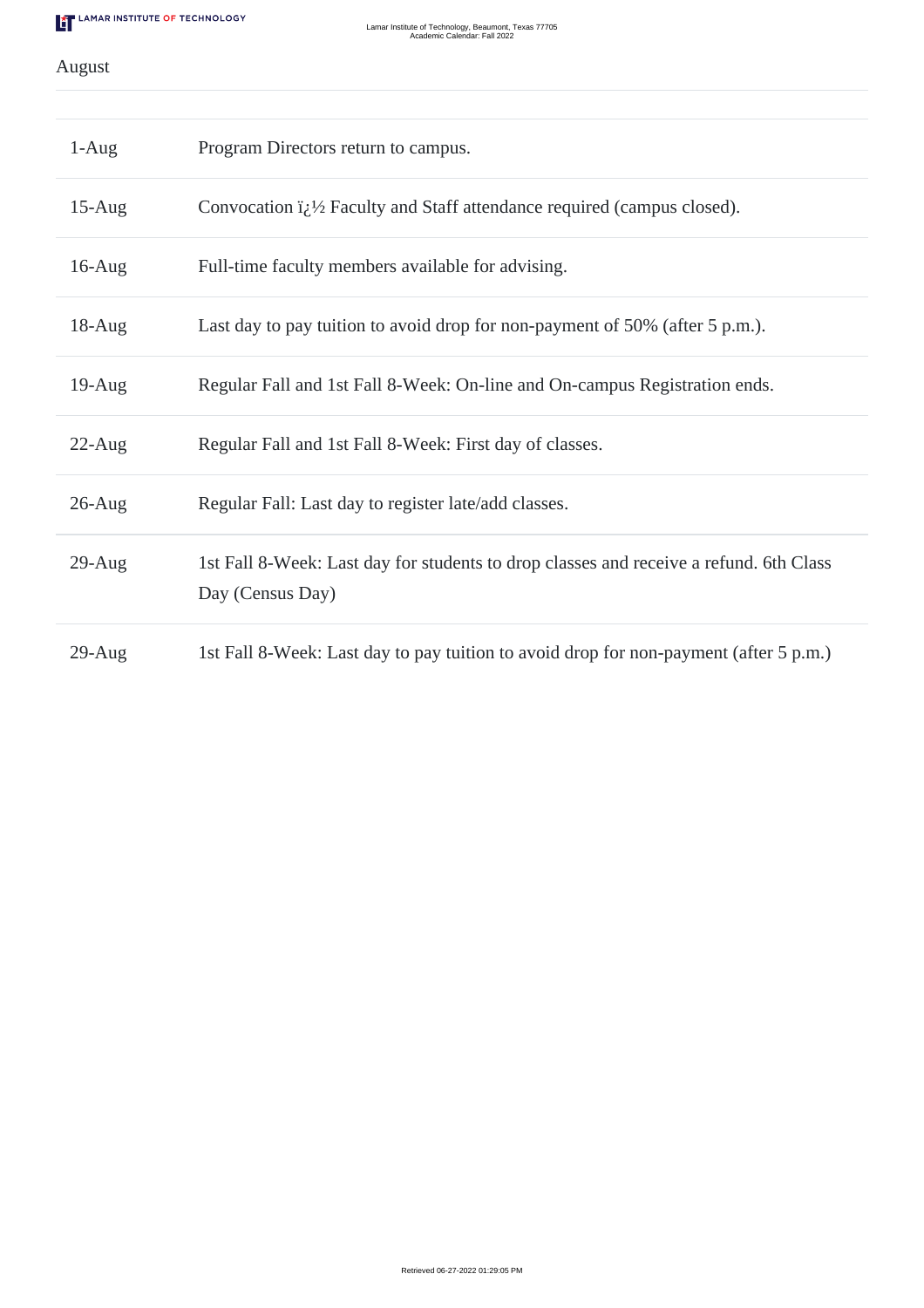# September

| $1-Sep$  | First day for students to file an Intent to Graduate with the department of their major.                                                           |
|----------|----------------------------------------------------------------------------------------------------------------------------------------------------|
| $3-Sep$  | 1st Fall 8-Week: Last day to petition to audit a class.                                                                                            |
| 5-Sep    | Labor Day holiday. (campus closed)                                                                                                                 |
| 6-Sep    | 1st Fall 8-Week: Last day for students to drop classess or withdraw WITHOUT<br>academic penalty.                                                   |
| 7-Sep    | Regular Fall: Last day for students to drop classes and receive a refund. 12th Class Day<br>(Census Day)                                           |
| $19-Sep$ | Regular Fall: 20th Class Day. Last day to pay tuition to avoid drop for non-payment<br>(after 5 p.m.)                                              |
| $20-Sep$ | Fall Late Start: First day of classes                                                                                                              |
| $23-Sep$ | Fall Late Start: Last day to register late and last day to drop and add classes                                                                    |
| $23-Sep$ | Regular Fall: Last day for students to drop classes or withdraw WITHOUT academic<br>penalty and last day for students to petition to audit a class |
| $23-Sep$ | 1st Fall 8-Week: Last day for students to drop or withdraw WITH academic penalty                                                                   |
| $30-Sep$ | Fall Late Start: Last day for students to drop classes and receive a refund. 9th Class<br>Day (Census Day)                                         |
| $30-Sep$ | Fall Late Start: Last day to pay tuition to avoid drop for non-payment (after 5 p.m.).<br>20th class day                                           |
| $30-Sep$ | Change of Major: Last day for students to file an Intent to Graduate with the<br>department of their major                                         |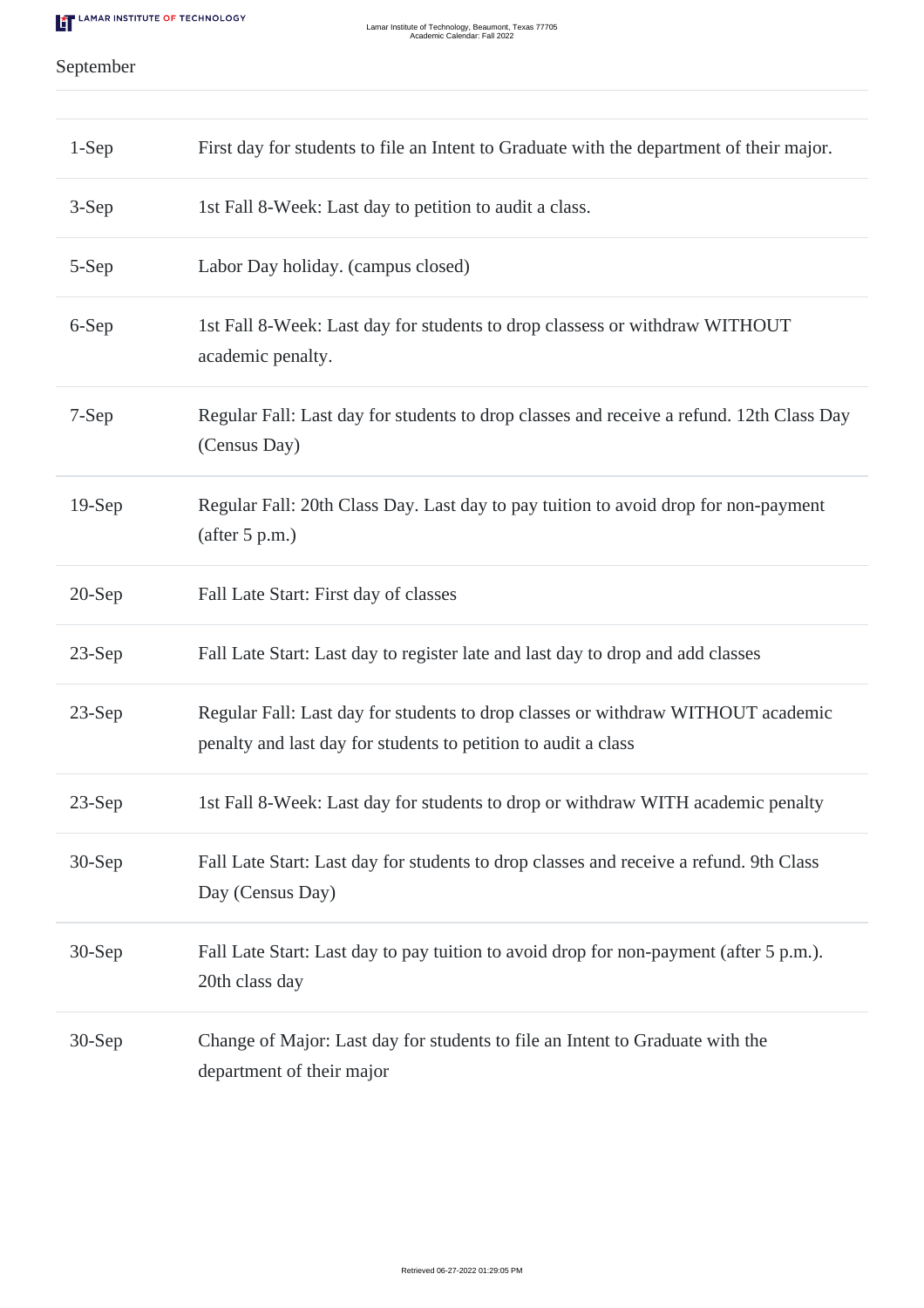#### October

| $3-Oct$   | Graduation: First day to Apply for Graduation                                                                                                         |
|-----------|-------------------------------------------------------------------------------------------------------------------------------------------------------|
| 6-Oct     | Fall Late Start: Last day for students to drop classes or withdraw WITHOUT academic<br>penalty and last day for students to petition to audit a class |
| 7-Oct     | Campus closed for classes. Professional development day for faculty and staff                                                                         |
| 14-Oct    | 1st Fall 8-Week: Last day of classes.                                                                                                                 |
| 17-Oct    | 2nd Fall 8-Week: First day of classes.                                                                                                                |
| 19-Oct    | 2nd Fall 8-Week: Last day to register late and last day to drop and add classes.                                                                      |
| 24-Oct    | 2nd Fall 8-Week: Last day for students to drop classes and receive a refund. 6th Class<br>Day (Census Day)                                            |
| $24$ -Oct | 2nd Fall 8-Week: Students dropped from classes for non-payment (after 5 p.m.). 15th<br>class day.                                                     |
| $27$ -Oct | Spring 2023: Class Schedule available.                                                                                                                |
| 28-Oct    | Regular Fall: Last day for students to drop classes or withdraw WITH academic<br>penalty.                                                             |
| 31-Oct    | 2nd Fall 8-Week: Last day for student to drop classes or withdraw WITHOUT<br>academic penalty and last day to petition to audit classes.              |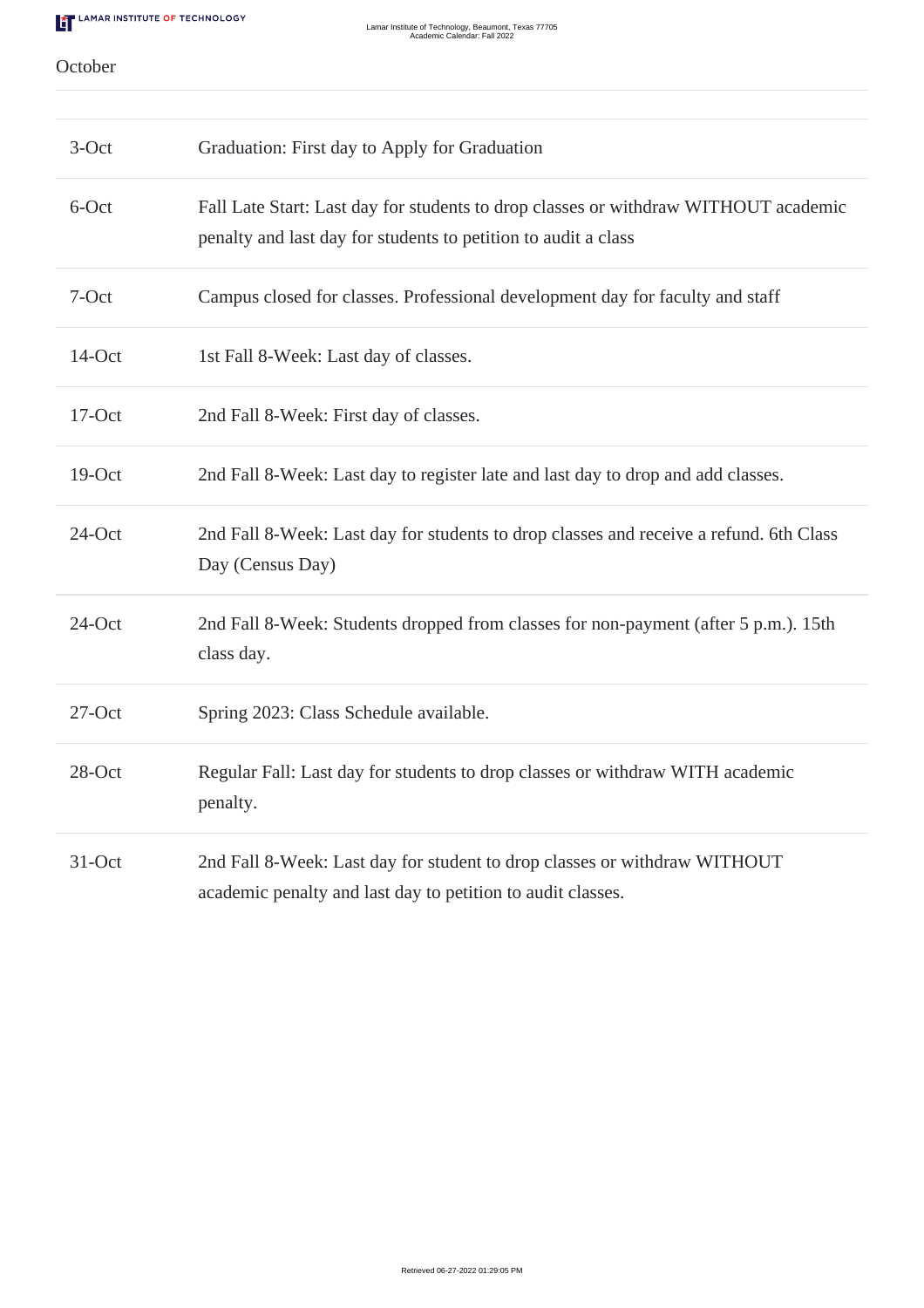### November

| $2-Nov$  | Fall Late Start: Last day for students to drop classes or withdraw WITH academic<br>penalty.                                      |
|----------|-----------------------------------------------------------------------------------------------------------------------------------|
| 8-Nov    | Registration begins for students with disabilities and graduating students for Spring<br>2023 classes.                            |
| $11-Nov$ | On-line and on-campus registration for Winter Mini, Spring, Spring Late Start, Spring<br>2 Spring 3 Semesters.                    |
| $11-Nov$ | Graduation: Last day for students to apply for Fall graduation; last day for students to<br>pay for cap and gown at LU Bookstore. |
| $17-Nov$ | 2nd Fall 8-Week: Last day for students to drop or withdraw WITH academic penalty.                                                 |
| $23-Nov$ | Thanksgiving holiday begins after evening classes.                                                                                |
| $24-Nov$ | Thanksgiving holiday (campus closed).                                                                                             |
| $25-Nov$ | Thanksgiving holiday (campus closed).                                                                                             |